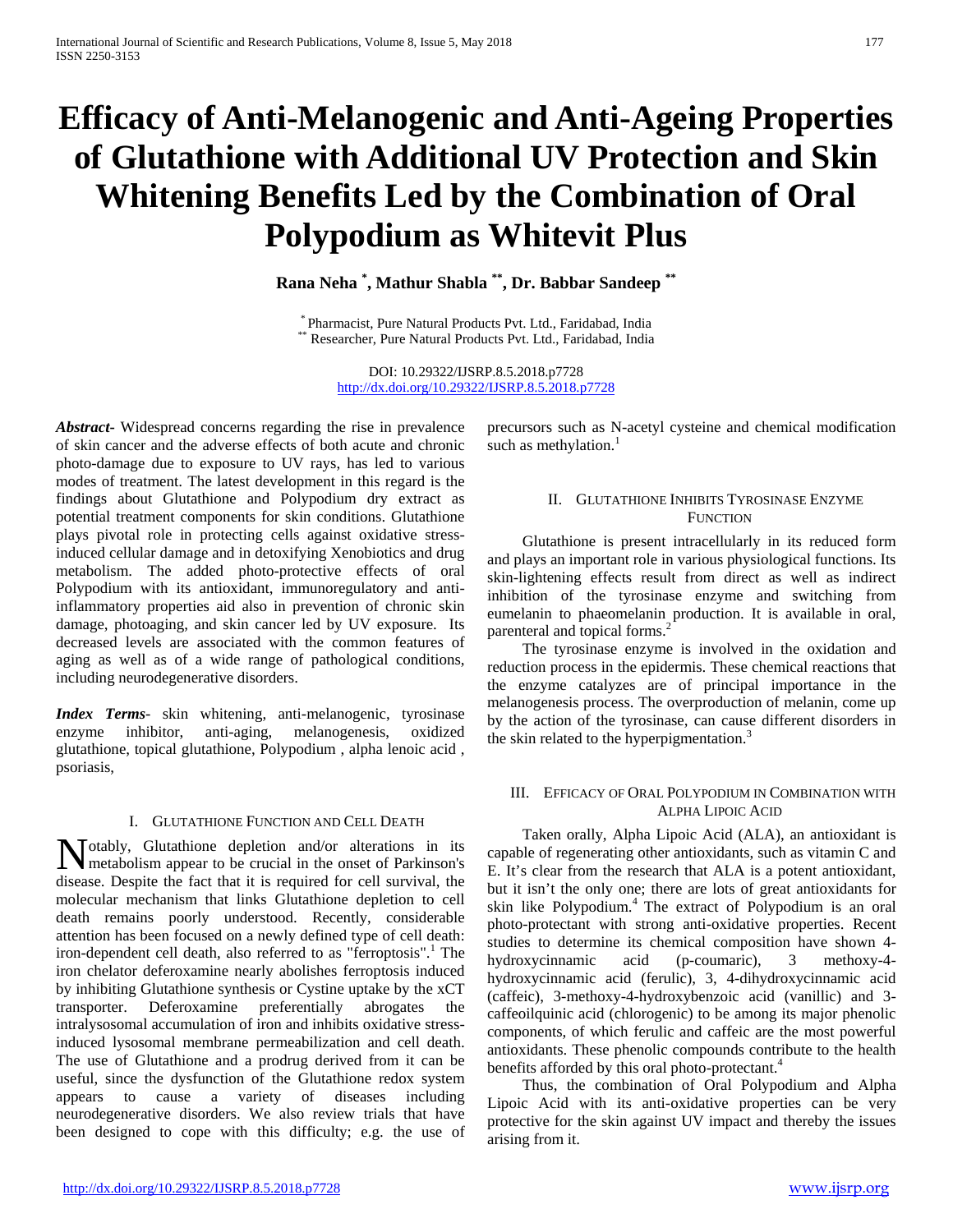# Box 1: Important physiological functions of glutathione

Maintenance of the sulfhydryl groups of proteins and other molecules

Catalysis of exchange reactions

Scavenging of free radicals, most importantly hydrogen peroxide

Translocation of amino acids across cell membranes

Detoxification of xenobiotics

Participation as a coenzyme in certain important processes of cellular metabolism

## IV. EFFICACY OF GLUTATHIONE WITH VITAMIN C

 Glutathione helps maintain the C vitamin and lower the required intake by recycling it. The recycling occurs after the C vitamin has neutralized a free radical by giving up an electron to the free radical. GSH in turn gives up an electron to the C molecule, returning it to work as an antioxidant.

 One human trial led by C.S. Johnston at the Arizona State University and published in the American Journal of Clinical Nutrition in 1993 showed that vitamin C was able to elevate glutathione levels in red blood cells by nearly 50% compared to baseline after daily supplementation with 500 mg for 2 weeks. Individual results among the participants of this study ranged from modest 8% to significant 84%. It is important to note that a high dose group that took 2,000 mg of vitamin C a day did not exhibit better results than a 500 mg group.<sup>5</sup>

#### V. POLYPODIUM ON PSORIASIS

 The fern Polypodium, has a clinically documented use in the treatment of psoriasis. $6$  One of the inflammatory mediators isolated in abnormally high quantities in the psoriatic skin is leukotriene B4 (LTB4). It was tested in an in vitro model using human leukocytes for its ability to inhibit the LTB4 formation. The inhibition was found to be caused by the polyunsaturated fatty acids (PUFAs) linoleic, linolenic and arachidonic acid. IC50 values were determined for the isolated acids and compared to a group of closely related acids also commonly found in nature. The IC50 values for most acids tested were of the same magnitude (20-60 microM) except for arachidonic acid which showed stimulatory activity and 8(R) hydroxylinoleic acid which gave 30% inhibition with the highest dose tested (120 microM). The amounts of PUFAs in different Polypodium extracts were quantitatively analysed and it is concluded that the fatty acid constituents of Polypodium may contribute to the clinical effects of the extract.<sup>6</sup>

#### VI. TOPICAL GLUTATHIONE FOR SKIN WHITENING

 Glutathione is a tripeptide consisting of cysteine, glycine, and glutamate and functions as a major antioxidant. It is synthesized endogenously in humans. Glutathione protects thiol protein groups from oxidation and is involved in cellular

detoxification for maintenance of the cell environment.<sup>5</sup> Reduced glutathione (GSH) has a skin-whitening effect in humans through its tyrosinase inhibitory activity and topical oxidized glutathione GSSG is safe and effectively whitens the skin and improves skin condition in healthy women.<sup>4</sup>

 An experiment was carried to determine skin-whitening and skin-condition effects of topical GSSG in healthy women.<sup>5</sup> It was found that the skin melanin index was significantly lower with GSSG treatment than with placebo from the early weeks after the start of the trial through to the end of the study period (at 10 weeks, *P*<0.001). In addition, in the latter half of the study period GSSG-treated sites had significant increases in moisture content of the stratum corneum, suppression of wrinkle formation, and improvement in skin smoothness. There were no marked adverse effects from GSSG application.<sup>5</sup>

#### VII. POLYPODIUM ON POLYMORPHIC LIGHT ERUPTION

 Oral Polypodium treatment is beneficial for the prevention of Polymorphic light eruption (PLE).<sup>7</sup> A total of 35 patients with long-standing PLE were included in an open, uncontrolled bicenter study. PLE was induced by photo-provocation with artificial UVB and UVA light, thereafter oral treatment with PL was initiated. Two weeks later a second photo-provocation was performed while the patients were still taking PL. Thirty patients developed PLE lesions after repeated irradiation with UVA. Of these, 18 patients also responded to UVB. After PL treatment, 9 (30%) and 5 (28%) patients, respectively, were unresponsive to repeated UVA and UVB exposure. In the remaining patients, the mean number of UVA and UVB irradiations required to elicit PLE increased significantly.<sup>7</sup>

### VIII. DOSAGE:

 Orally administered Polypodium extract decreases UVmediated oxidative damage to DNA by enhancing the activity of endogenous antioxidant systems responsible for blocking the formation of reactive oxygen species. Its beneficial effects have been attributed to the phenolic components of Polypodium extract including chlorogenic acid, coumaric acid, vanillic acid, and especially the potent oxidation inhibitors caffeic and ferulic.<sup>8</sup> Our group reported that oral GSH administration (500 mg/d) resulted in lightening of skin color, when given for 4 weeks.

#### IX. CONCLUSION

 We demonstrated that GSSG application to the face whitened the skin and improved skin condition in healthy women. Further studies are needed in future to clarify the mechanisms by which topical GSSG produces these skin benefits<sup>9</sup> and *Polypodium dry* extract 240mg with alpha lipoic acid 50 mg taken twice daily for 60 days is safe and effective means for reducing the damaging effects of ultraviolet radiation. These agents which can be taken orally and has not been noted to have serious adverse reactions, offers unique advantages in that they can be given orally, thus avoiding patient resistance to topically applied sunscreens.